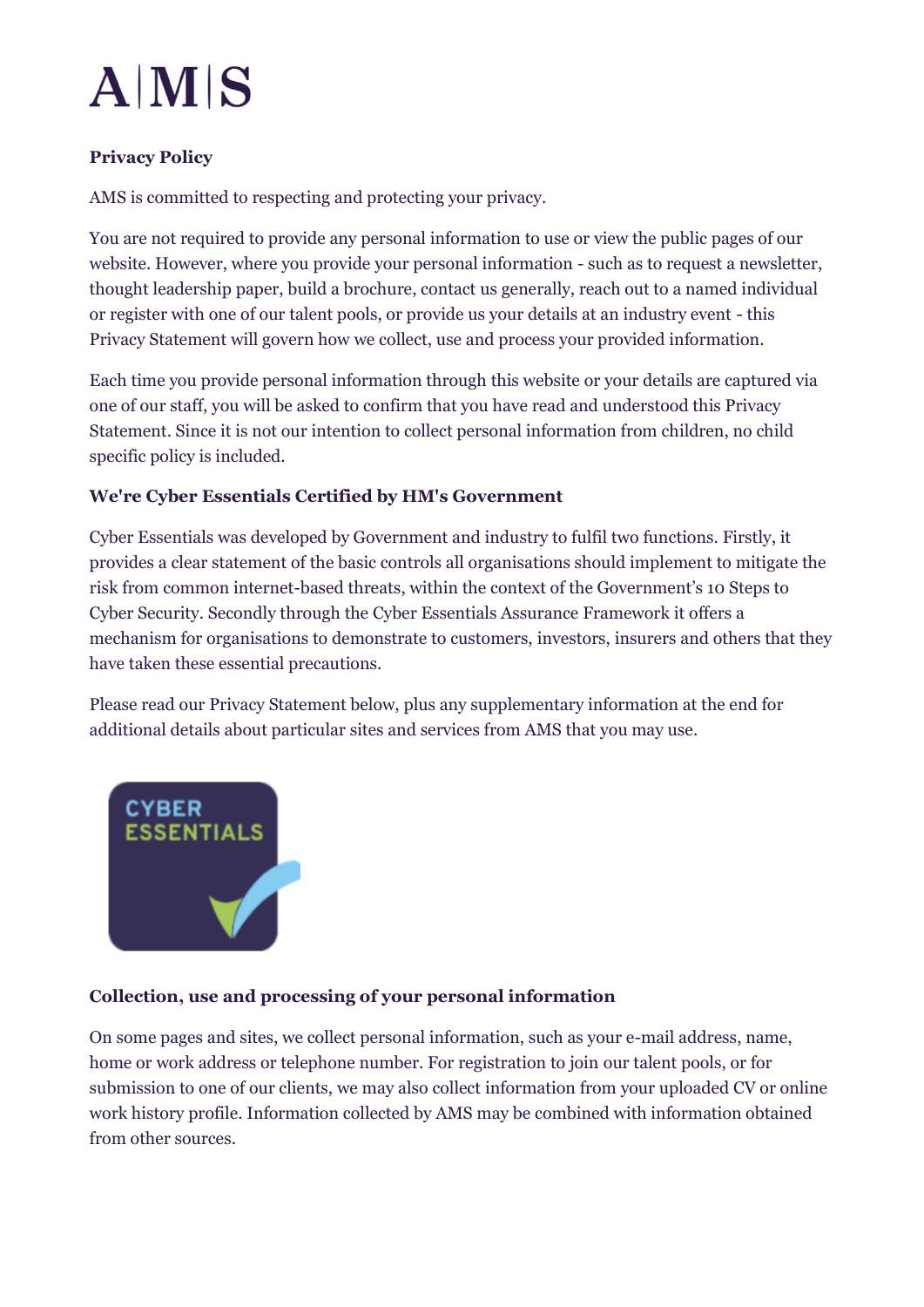We collect, use and process your personal information to provide certain services for you, such as responding to your questions, providing marketing information for you electronically in response to your requests and assessing your suitability for current or future roles with AMS or our clients. In addition to sending information you request, we may also use your personal information to communicate with you about other topics we believe may be of interest.

We do not use, collect, determine or disclose sensitive personal information, such as race, religion, or political affiliations, other than as required by law. We keep track of the pages our customers visit by recording your IP address together with the date, time and duration of your visit. An IP address is an assigned number which allows your computer to communicate over the internet. Recording IP addresses enables us to identify which organisations have visited our site and to track which pages and services are the most popular so that we can improve our site. We do not match this information with any personal information you may provide through the forms on this site.

### **Cookies**

We may store information about you using the cookies on our site. A cookie is a small file of letters and numbers that we put on your computer. We use cookies to improve your site experience, to assess content usage, to distinguish you from other users of our site and to support the marketing of our services. We want to be completely transparent about the cookies we use and to make their control as easy as possible for you. We do not use cookies in connection with your name, address or other personal data we have received from you via our websites.

If you want to delete any cookies that are already on your computer, please refer to the file management software to locate the file or directory that stores cookies. Deleting cookies may have an impact on the pages and services you can access on our website.

Most browsers allow you to refuse to accept cookies and to delete cookies. The methods for doing so vary from browser to browser, and from version to version.

# **Types of cookies used on this site**

#### **Strictly necessary cookies**

Some of the cookies on our website are essential in order to enable you to move around the website and use its features.

# **Performance cookies**

Some of the cookies on our website collect information about how visitors use the website, for instance which pages visitors go to most often, and if they get error messages from web pages. These cookies do not collect information that identifies a visitor. All information these cookies collect is aggregated and therefore anonymous. It is only used to improve how our website works. Specifically we use the Google Analytics cookie to assist with this. The Google Analytics cookies are first-party cookies. AMS owns the Google Analytics data and can export reports at any time from Google Analytics.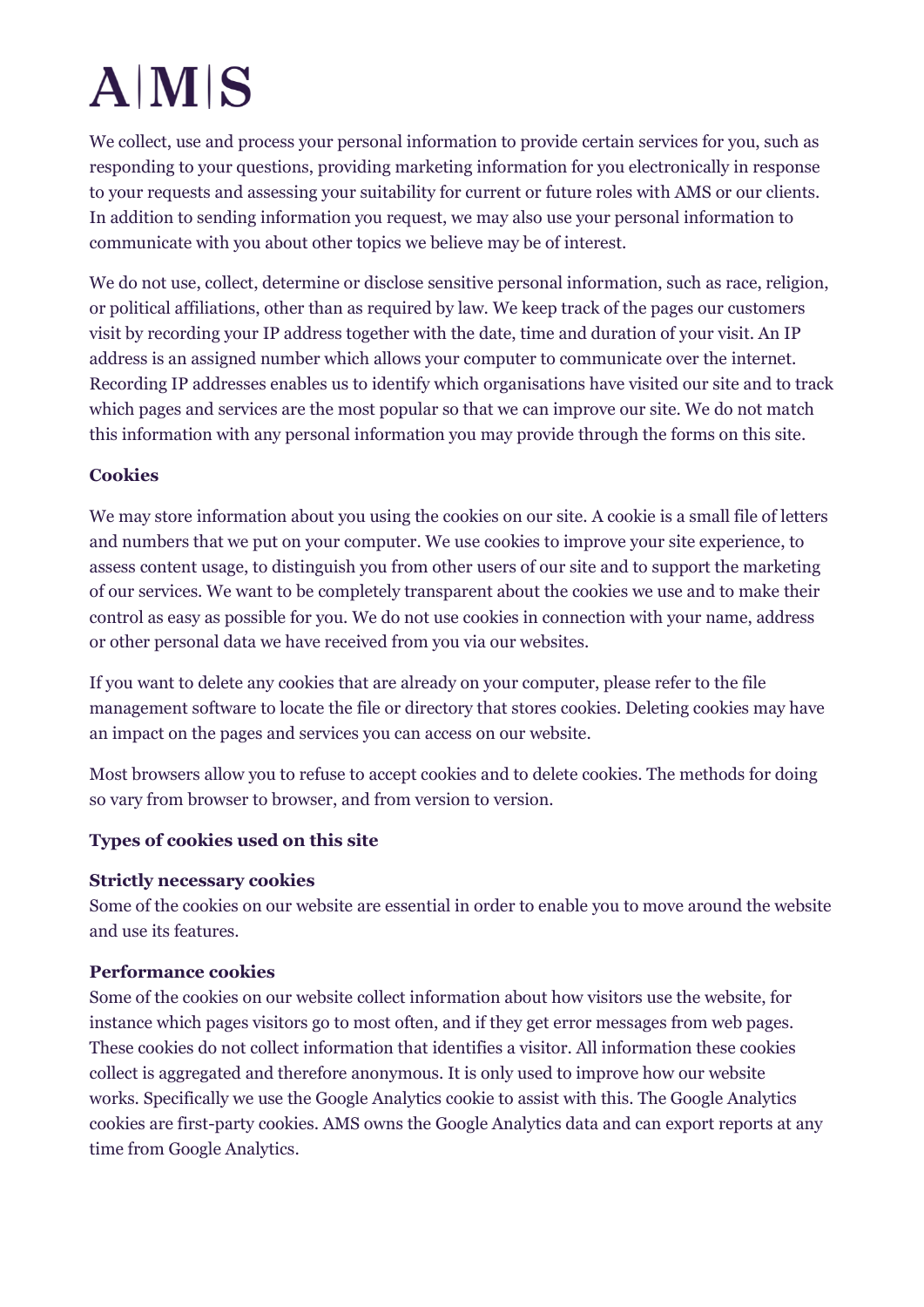

#### **Functionality or persistent cookies**

These cookies allow our website to remember choices you make and provide enhanced, more personal features. For example, we use cookies on the newsletter, thought leadership and brochure order forms so that if you wish to complete another form on this website you do not have to reenter all your details. You have the option on these forms for your details to be saved when you close your internet browser, so that you do not have to enter them again to register for another communication in the future.

#### **First party cookies**

These are cookies set by the website visited by you. Information remembered by first party cookies is not shared by a domain other than the one being visited by the user.

To find out more about cookies, including how to see what cookies have been set and how to manage and delete them, visit [www.aboutcookies.org](http://www.aboutcookies.org/) or [www.allaboutcookies.org.](http://www.allaboutcookies.org/)

To opt out of being tracked by Google Analytics across all websites visit [Google.](https://tools.google.com/dlpage/gaoptout)

#### **[Use of your personal information](javascript:void(0);)**

AMS, our affiliates, subsidiaries, agents and operational service partners (the "Recipients") collect and use your provided personal information to operate AMS and deliver the services you have requested.

The sharing, storage and processing of your personal information may take place in the United Kingdom or any other country in which the Recipients are located or maintain facilities. Some overseas countries do not have data protection legislation equivalent to that in force in the UK or the European Economic Area, however where your personal data is in scope for the UK Data Protection Act 2018 or the GDPR, it will be treated at all times in line with the UK Data Protection Act 2018 and the GDPR requirements, and will only be transferred internationally on an accepted lawful basis such as EU Standard Contractual Clauses, or Adequacy etc. For details about your specific data, please contact either your AMS representative, or our privacy office at [dataprotection@weareams.com](mailto:dataprotection@weareams.com) .

AMS may access and/or disclose your personal information if required to do so by law or in the good faith belief that such action is necessary to: (a) conform to the edicts of the law or comply with legal process served on AMS or the site; (b) protect and defend the rights or property of AMS, including its AMS family of web sites; or (c) act under exigent circumstances to protect the personal safety of users of AMS services or members of the public.

By using this site and submitting your personal information, you consent to any such sharing and transfer of your personal information.

AMS may access and/or disclose your personal information if required to do so by law or in the good faith belief that such action is necessary to: (a) conform to the edicts of the law or comply with legal process served on AMS or the site; (b) protect and defend the rights or property of AMS,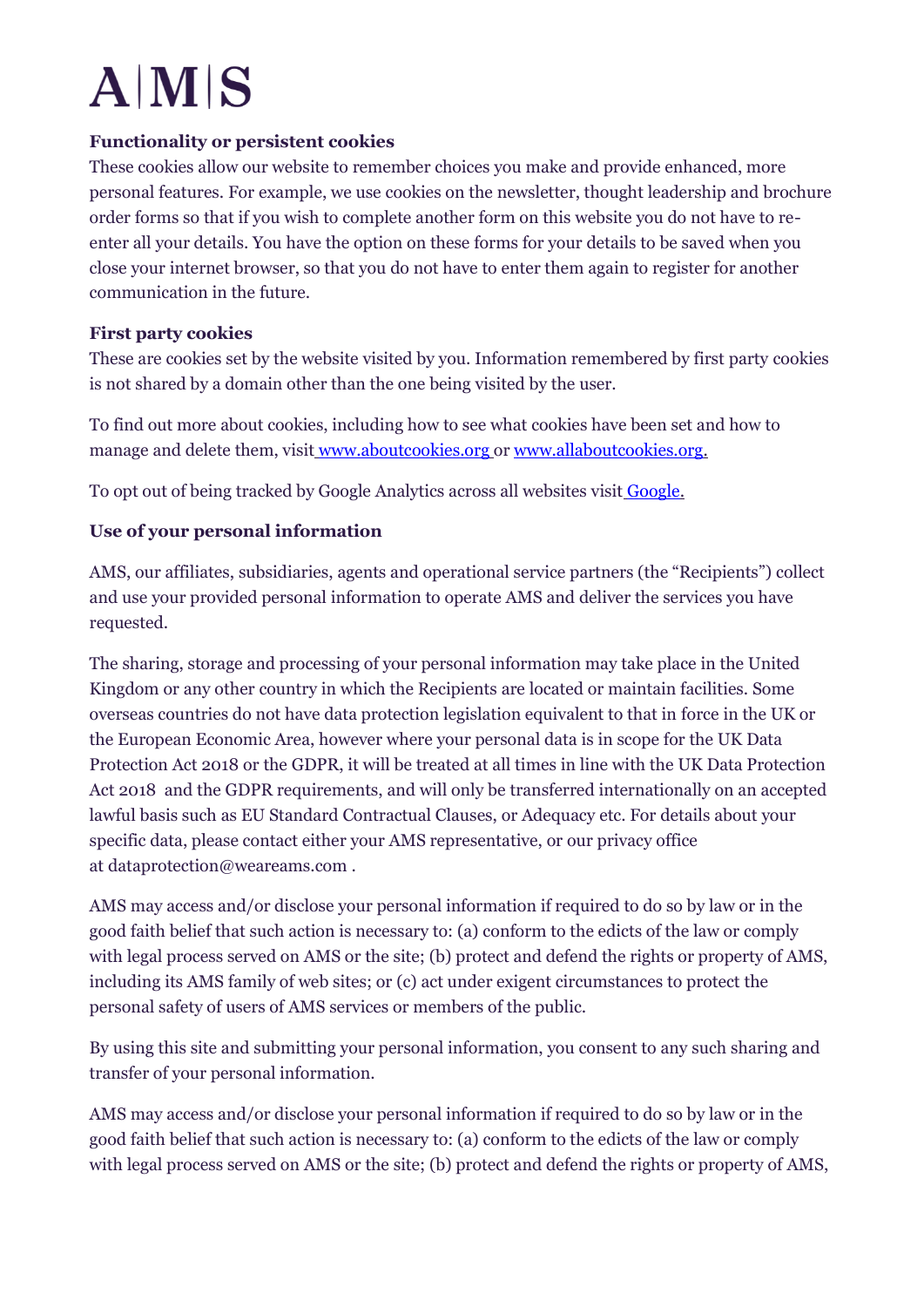including its AMS family of web sites; or (c) act under exigent circumstances to protect the personal safety of users of AMS services or members of the public.

# **CCTV**

At some of our offices, CCTV is used to ensure we meet our physical security obligations. Where we have control over the CCTV recordings, images are recorded and processed in accordance with this Privacy Statement.

# **Additional Services**

We also use your personal information to inform you of other products or services available from AMS.

AMS may also contact you via surveys to conduct research about your opinion of current services or of potential new services that may be offered.

AMS does not sell, rent or lease its customer lists to third parties. AMS may, from time to time, contact you on behalf of external business partners about a particular offering that may be of interest to you. In those cases, your personal information (e-mail, name, address, telephone number) is not transferred to the third party.

Certain AMS services may be co-branded and offered in conjunction with another company. If you register for or use such services, both AMS and the other company may receive information collected in conjunction with the co-branded services. In such cases, either a joint Privacy Statement or a link to the other company's Privacy Statement will be shared, which will provide you with details about how they will use your information and how you can contact them regarding individual rights or other inquiries.

AMS occasionally hire other companies to provide limited services on our behalf, such as handling the processing and delivery of mailings, providing customer support, processing transactions, or performing statistical analysis of our services. We will only provide those companies the personal information they need to deliver the service. They are required to maintain the confidentiality of your information and are prohibited from using that information for any other purpose.

Certain AMS services may be co-branded and offered in conjunction with another company. If you register for or use such services, both AMS and the other company may receive information collected in conjunction with the co-branded services. In such cases, either a joint privacy statement or a link to the other company's privacy statement will be provided, which will provide you with information about how the other company will use the information and how you can contact the other company with requests to access the information or other inquiries.

AMS occasionally hire other companies to provide limited services on our behalf, such as handling the processing and delivery of mailings, providing customer support, processing transactions, or performing statistical analysis of our services. We will only provide those companies the personal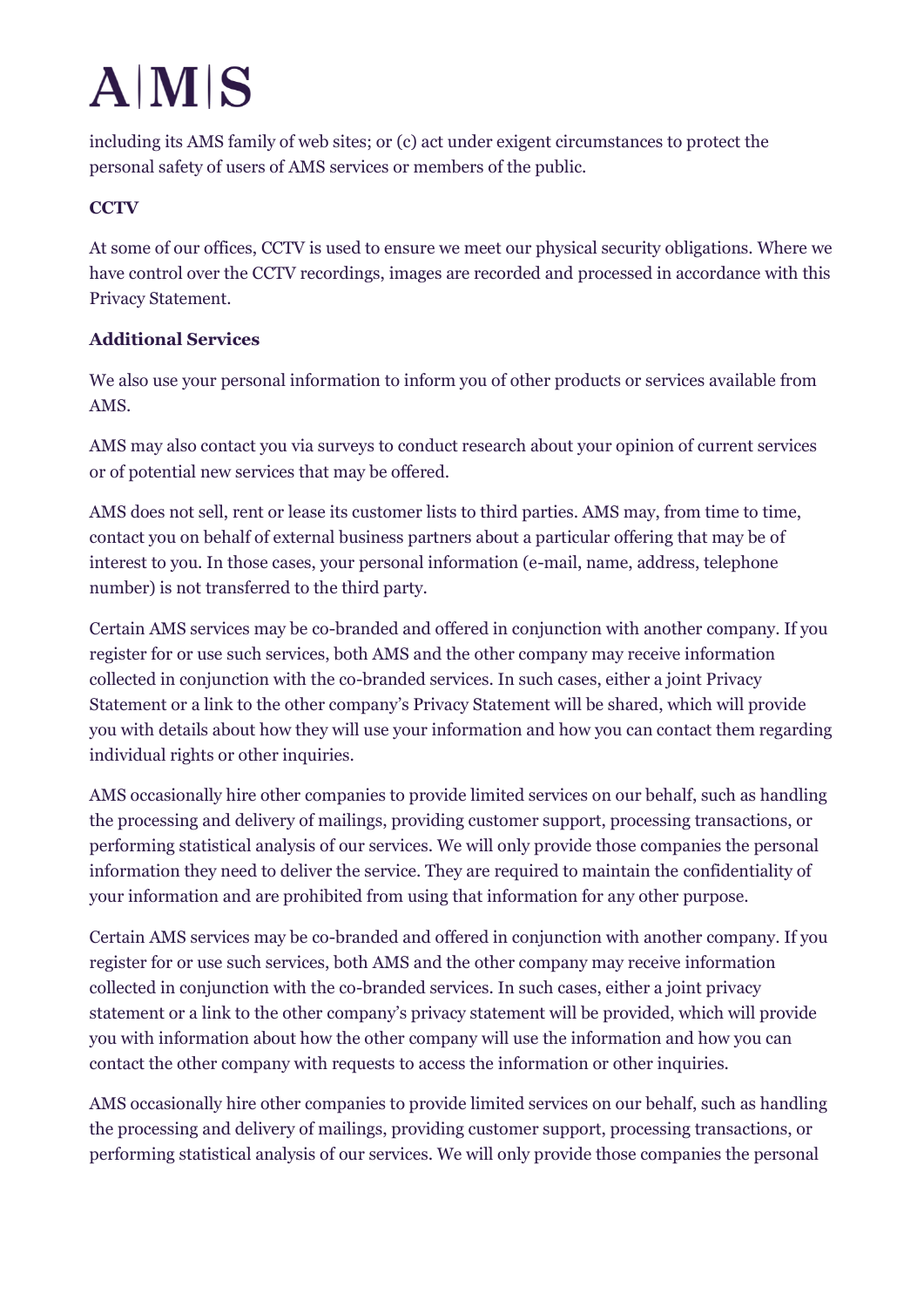information they need to deliver the service. They are required to maintain the confidentiality of your information and are prohibited from using that information for any other purpose.

# **[Opt-in / Opt-out electronic mail](javascript:void(0);)**

Our electronic mail programme operates on an opt-in basis. You will receive regular electronic mail from AMS when you opt-in by providing your details via one of the registration forms on our website. Upon registration, the information you have requested will be sent by electronic mail and as frequently as it is produced or available. You will be able to opt-out of receiving further electronic mail by using the unsubscribe feature. We will provide you with a link to the unsubscribe feature in all our electronic mail.

# **[Security of your personal](javascript:void(0);) information**

At AMS we are committed to protecting the security of your personal information. We use a variety of security technologies, contractual controls, industry leading standards, including HMG's Cyber Essentials Certificate and ISO27001, amongst others. Our procedures are verified to help protect your personal information from unauthorised access, use, or disclosure.

# **[EU-U.S. Privacy Shield](javascript:void(0);)**

AMS has withdrawn from the EU-U.S. Privacy Shield Framework as set forth by the U.S. Department of Commerce regarding the collection, use, and retention of personal information transferred from the European Union and Switzerland to the United States. To learn more about the Privacy Shield program, please visit [https://www.privacyshield.gov/.](https://protect-eu.mimecast.com/s/mSTuCPQvWt5Gpo5C1UiZ9?domain=gcc02.safelinks.protection.outlook.com)

# **[Your rights](javascript:void(0);)**

You have the right to ask for a copy of the personal information held about you, and the right to ask the recipients to correct any inaccuracies in that information, including deletion. You have the right to withdraw your consent to your personal information being processed, and to ask us to stop processing your data for specific purposes without it affecting other services that we may be providing. To send a request in relation to any of these individual rights or lodge a complaint, please submit a written request via [dataprotection@weareams.com.](https://www.weareams.com/privacy-policy/dataprotection@weareams.com)

AMS disclose personal information to corporate organisations who are our clients and third parties and not marketing organisations. AMS share such data to ensure that the services you and our clients engage us to perform are carried out as expected.

The choices and means AMS offer individuals for limiting the use and disclosure of their personal data is outlined in our Privacy Statement.

AMS is subject to the investigatory and enforcement powers of the Federal Trade Commission (FTC), it is possible, under certain conditions, for the individual to invoke binding arbitration. AMS is required to disclose personal information in response to lawful requests by public authorities, including to meet national security or law enforcement requirements.